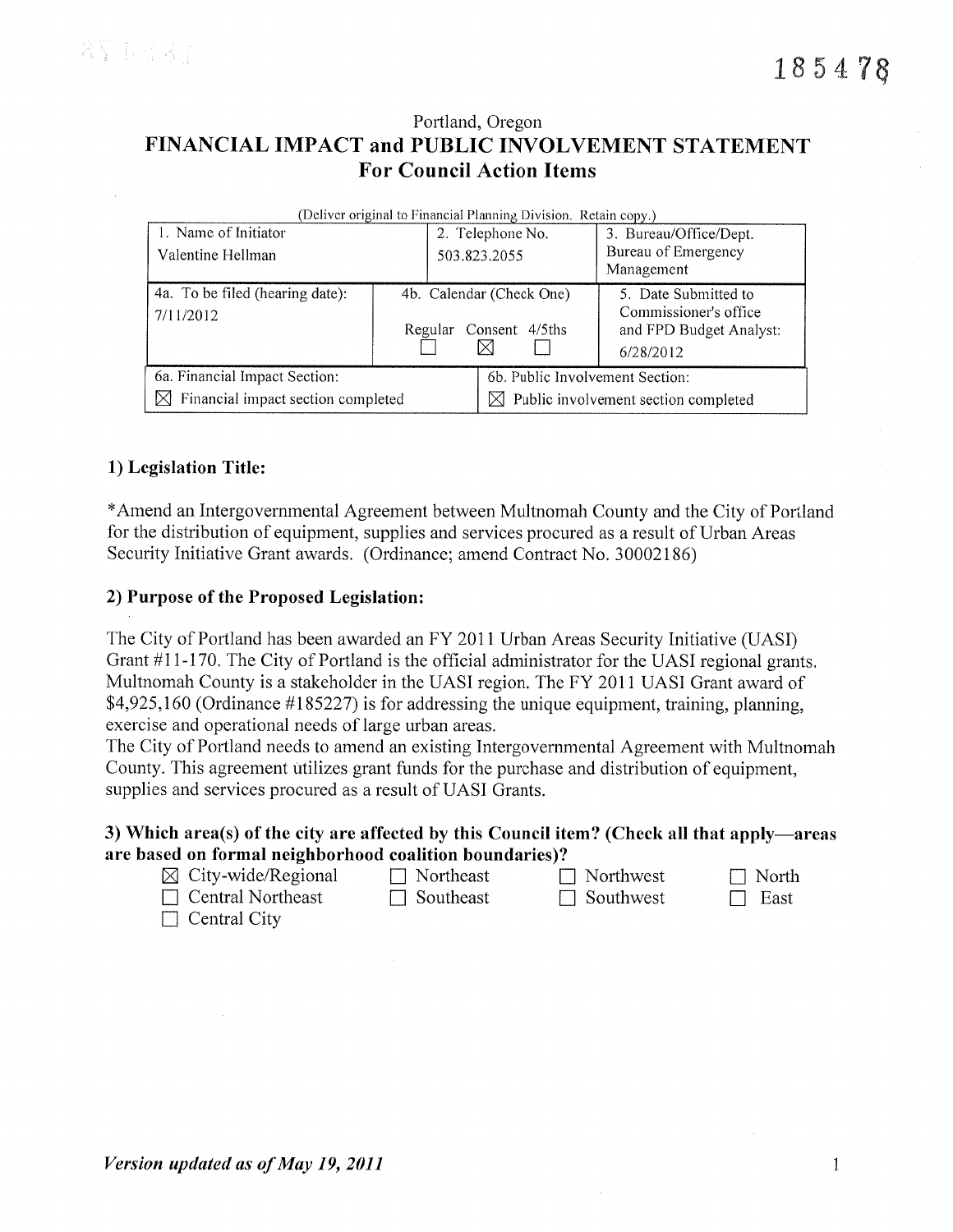# **FINANCIAL IMPACT**

## 4) Revenue: Will this legislation generate or reduce current or future revenue coming to the City? If so, by how much? If so, please identify the source.

This legislation will not reduce current or future revenue coming to the City. Funding for this legislation comes from UASI Grant #11-170.

5) Expense: What are the costs to the City as a result of this legislation? What is the source of funding for the expense? (Please include costs in the current fiscal year as well as costs in future years. If the action is related to a grant or contract please include the local contribution or match required. If there is a project estimate, please identify the level of confidence.)

Funds will be appropriated in the FY 2012-13 Adopted Budget and subsequent fiscal years for planned expenditures.

**6) Staffing Requirements:** 

- Will any positions be created, eliminated or re-classified in the current year as a result of this legislation? (If new positions are created please include whether they will be part-time, full-time, limited term, or permanent positions. If the position is limited term please indicate the end of the term.)
- Will positions be created or eliminated in *future years* as a result of this legislation?  $\bullet$

There are no staffing requirements associated with this Grant.

#### (Complete the following section only if an amendment to the budget is proposed.)

7) Change in Appropriations (If the accompanying ordinance amends the budget please reflect the dollar amount to be appropriated by this legislation. Include the appropriate cost elements that are to be loaded by accounting. Indicate "new" in Fund Center column if new center needs to be created. Use additional space if needed.)

| Fund | Fund<br>Center | <b>Commitment</b><br>Item | Functional<br>Area | Funded<br>Program | Grant | <b>Sponsored</b><br>Program | Amount |
|------|----------------|---------------------------|--------------------|-------------------|-------|-----------------------------|--------|
|      |                |                           |                    |                   |       |                             |        |
|      |                |                           |                    |                   |       |                             |        |

#### [Proceed to Public Involvement Section — REQUIRED as of July 1, 2011]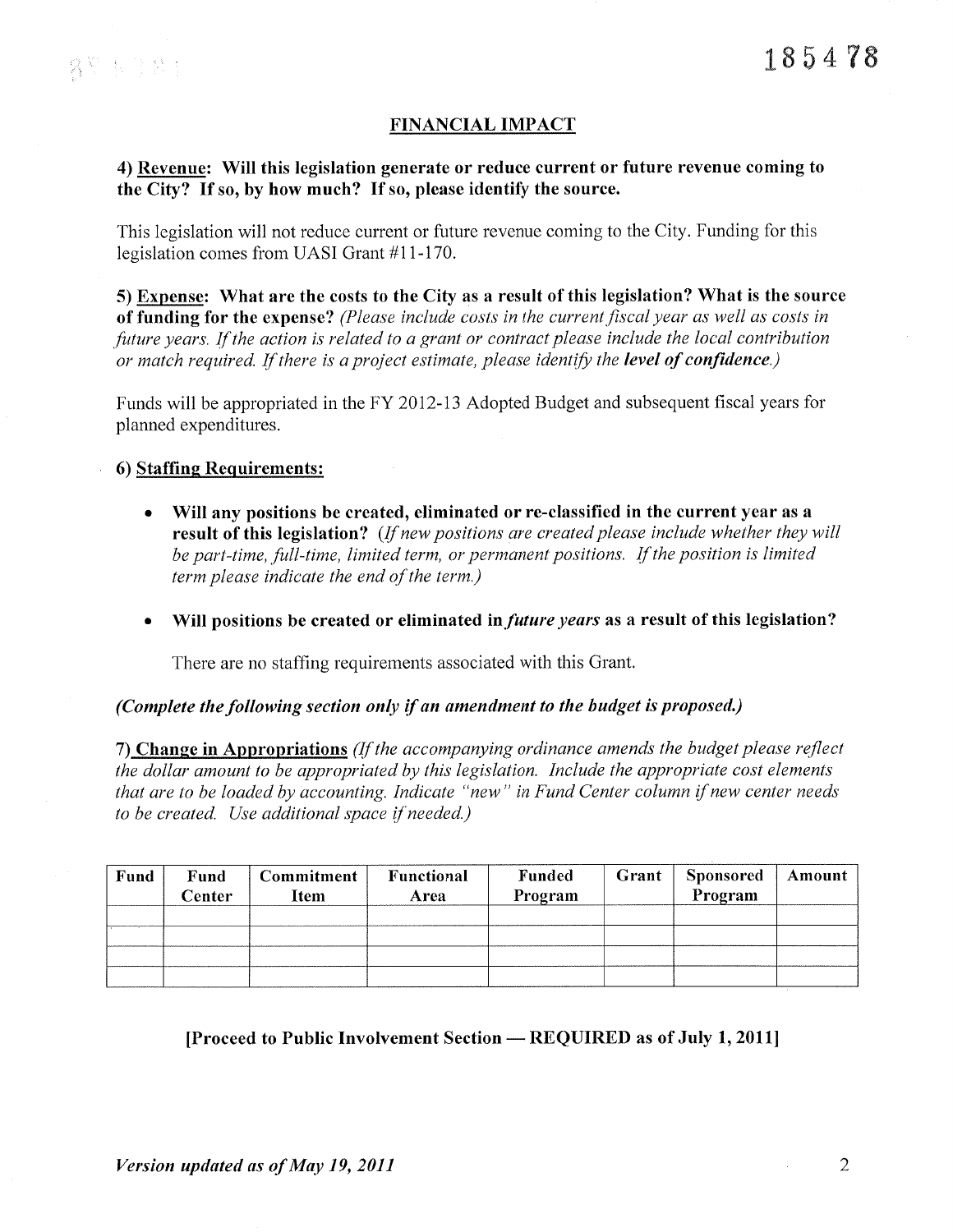# PUBLIC INVOLVEMENT

# 8) Was public involvement included in the development of this Council item (e.g. ordinance, resolution, or report)? Please check the appropriate box below:

- $\Box$  YES: Please proceed to Question #9.
- $\boxtimes$  **NO**: Please, explain why below; and proceed to Question #10.

This legislation affects the administration of federal grant money for emergency management purposes for Multnomah County. UASI Grant awards stipulate the specific allocation of grant funding among the applicant partner jurisdictions. The community of the City of Portland is not directly affected by this legislation.

## 9) If "YES," please answer the following questions:

a) What impacts are anticipated in the community from this proposed Council item?

b) Which community and business groups, under-represented groups, organizations, external government entities, and other interested parties were involved in this effort, and when and how were they involved?

c) How did public involvement shape the outcome of this Council item?

d) Who designed and implemented the public involvement related to this Council item?

e) Primary contact for more information on this public involvement process (name, title, phone, email):

# 10) Is any future public involvement anticipated or necessary for this Council item? Please describe why or why not.

This legislation affects the administration of federal grant money for emergency management purposes for Multnomah County. UASI Grant awards stipulate the specific allocation of grant funding among the applicant partner jurisdictions. The community of the City of Portland is not directly affected by this legislation.

| Director<br>Carmen Merlo, | w<br>$\sim$ |  |
|---------------------------|-------------|--|
|                           |             |  |

APPROPRIATION UNIT HEAD (Typed name and signature)